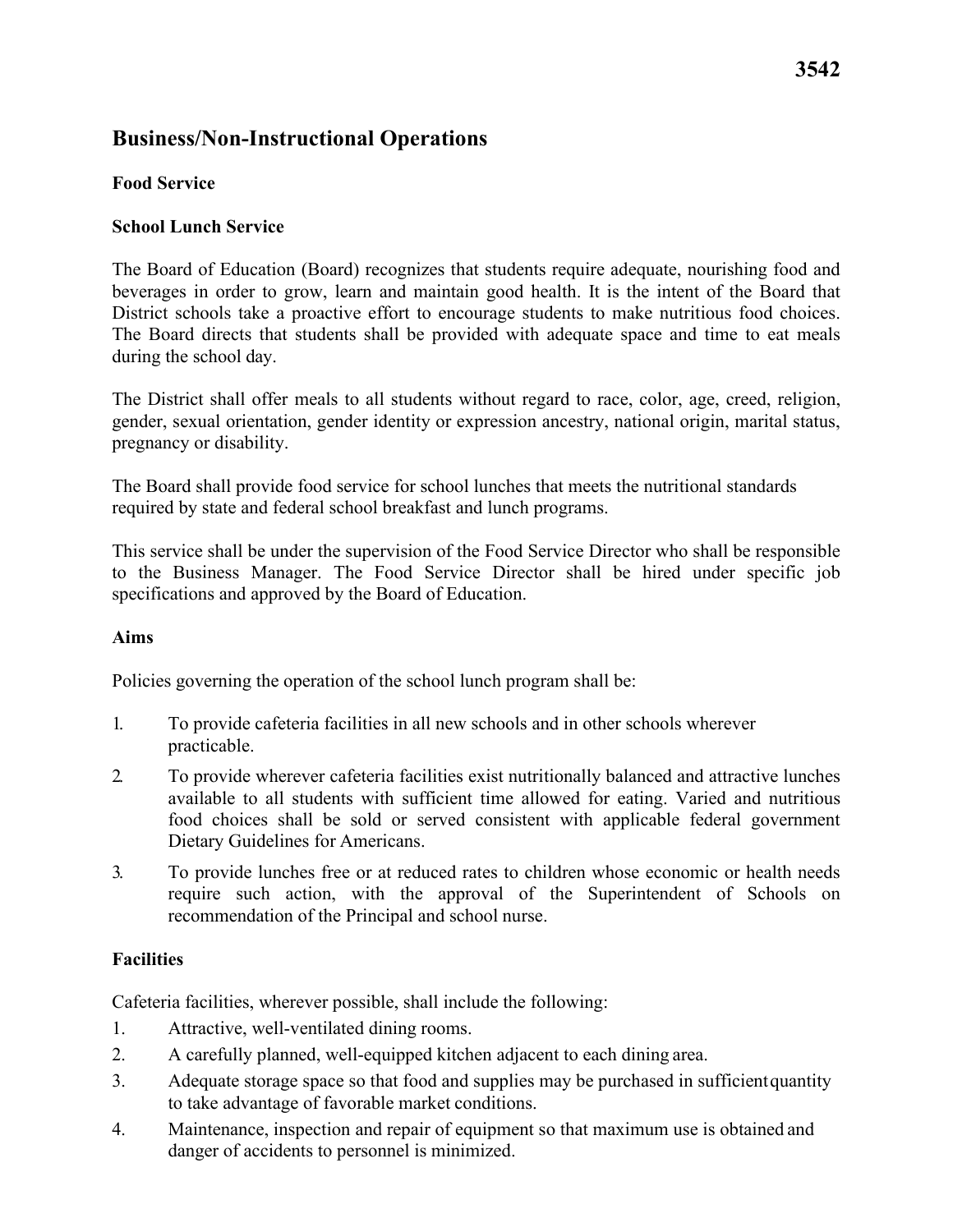# **Business/Non-Instructional Operations**

**Food Service** (continued)

## **Maintenance of Sanitary Conditions**

Sanitary conditions in all phases of the preparation and serving of food shall be rigidly maintained at all times. The District shall maintain proper sanitation and health standards in food storage, preparation and service, in accordance with all applicable state and federal laws, regulations and requirements.

The Food Service Director shall be responsible for the education of all food handlers as to personal hygiene and techniques of sanitation.

All cafeteria workers shall be required to have a physical examination at the time of employment and periodically as requested by the School Medical Advisor.

## **Financing**

The school lunch program shall be financed as follows:

- prevailing costs of food, supplies, supervision costs, and wages of hourly workers. 1. Prices of school lunches shall be determined by the Superintendent in accordance with all
- (and SBP) shall be non-profit. 2. Costs of food, supplies, salaries and wages of all employees, and other expenses directly incurred in the school lunch program shall be paid out of a separate fund, which shall be maintained under the control of the Business Manager or his/her designee and into which all receipts from sales and federal cash grants shall be paid. This fund shall be subject to annual audit by the District auditor. In compliance with federal law, the District's NSLP
- by the Board of Education. 3. Office facilities, equipment, heat, light and power shall be paid out of funds appropriated
- generation must not take precedence over the nutrition needs of its students. 4. Although the Board believes that the District's nutrition and food services operation should be financially self-supporting, it recognizes, however, that the nutrition program is an essential educational and support activity. Therefore, budget neutrality or profit

## **School Food Safety Inspections/School Food Safety Program**

The District shall comply with state and federal requirements for conducting cafeteria health and safety inspections and ensuring employee participation in appropriate inspection services and training programs.

The District shall obtain two (2) safety inspections per year in accordance with all local, state and federal laws and regulations. The District shall post the most recent inspection report and release a copy of the report to members of the public upon request.